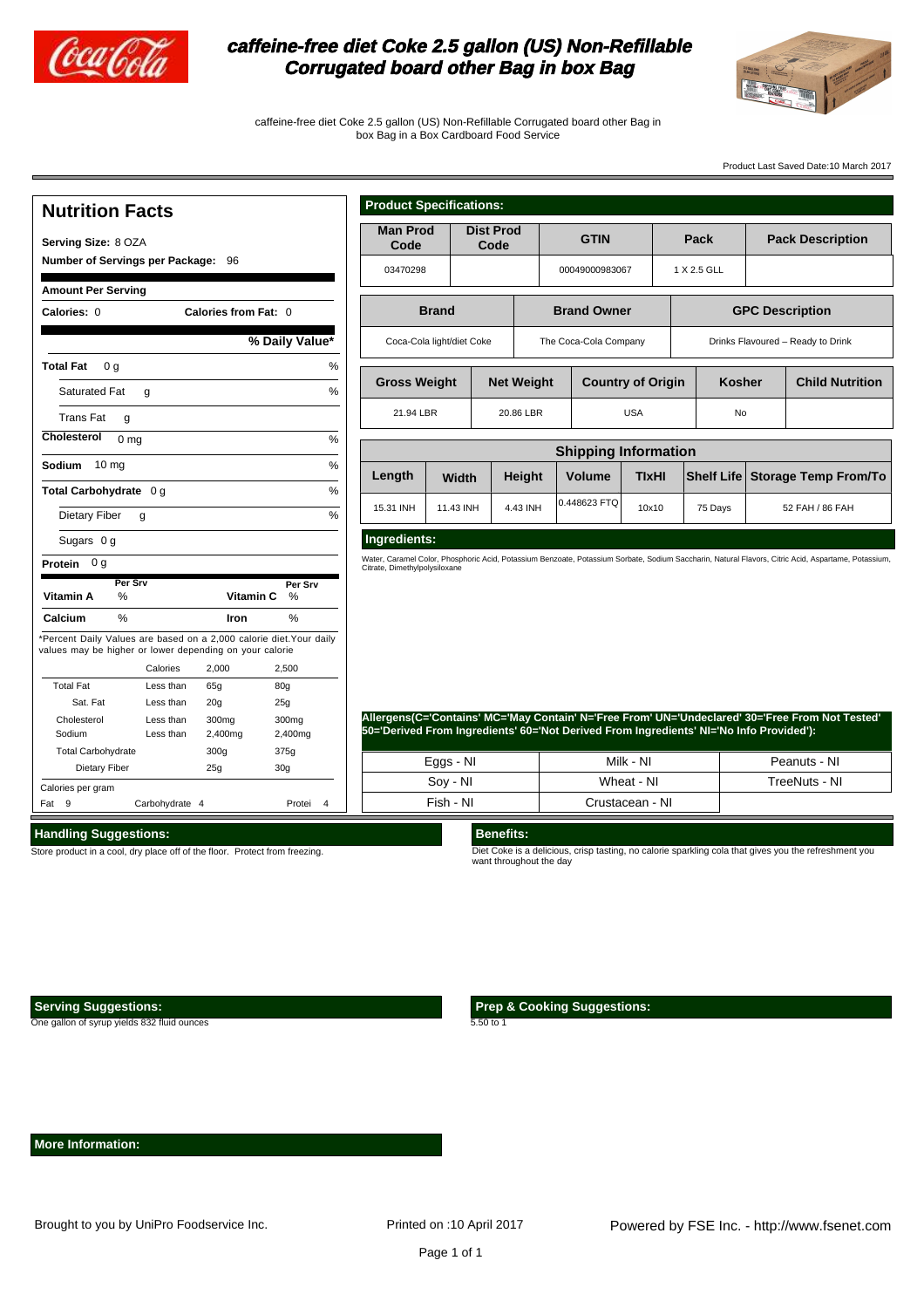

# **Coca-Cola 5 gallon Non-Refillable Corrugated Board Bag-In-Box (BIB) Food Service Hi-Yield**



Coca-Cola 5 gallon Non-Refillable Corrugated Board Bag-In-Box (BIB) Food Service Hi-Yield

Product Last Saved Date:28 February 2016

## **Nutrition Facts**

Total Fat Sat. Fat Cholesterol Sodium Total Carbohydrate Dietary Fiber

Calories per gram

 **Product Specifications:**

| Serving Size: 8 FO                                             |              |           | <b>Man Prod</b><br>Code |                                                                    | <b>Dist Prod</b><br>Code    |                                                                                            | <b>GTIN</b>    |               |                       | Pack               |                          | <b>Pack Description</b> |                                       |               |                        |                        |
|----------------------------------------------------------------|--------------|-----------|-------------------------|--------------------------------------------------------------------|-----------------------------|--------------------------------------------------------------------------------------------|----------------|---------------|-----------------------|--------------------|--------------------------|-------------------------|---------------------------------------|---------------|------------------------|------------------------|
| Number of Servings per Package: 544                            |              |           |                         |                                                                    |                             |                                                                                            |                |               |                       |                    |                          |                         |                                       |               |                        |                        |
|                                                                |              |           |                         | 13580778                                                           |                             |                                                                                            | 00049000991901 |               |                       | 1 X 5 GA           |                          |                         |                                       |               |                        |                        |
| <b>Amount Per Serving</b>                                      |              |           |                         |                                                                    |                             |                                                                                            |                |               |                       |                    |                          |                         |                                       |               |                        |                        |
| Calories: 99<br><b>Calories from Fat:</b>                      |              |           |                         |                                                                    | <b>Brand</b>                |                                                                                            |                |               |                       | <b>Brand Owner</b> |                          |                         |                                       |               | <b>GPC Description</b> |                        |
| % Daily Value*                                                 |              |           |                         |                                                                    | Coca-Cola                   |                                                                                            |                |               | The Coca-Cola Company |                    |                          |                         | Drinks Flavoured - Not Ready to Drink |               |                        |                        |
| <b>Total Fat</b><br>%<br>g                                     |              |           |                         |                                                                    |                             |                                                                                            |                |               |                       |                    |                          |                         |                                       |               |                        |                        |
| Saturated Fat                                                  | $\mathbf{q}$ |           |                         |                                                                    | %                           | <b>Gross Weight</b>                                                                        |                |               | <b>Net Weight</b>     |                    | <b>Country of Origin</b> |                         | <b>Kosher</b>                         |               |                        | <b>Child Nutrition</b> |
| <b>Trans Fat</b><br>g                                          |              |           |                         | 53.66 LB                                                           |                             |                                                                                            | 51.77 LB       |               | <b>USA</b>            |                    | No                       |                         | No                                    |               |                        |                        |
| Cholesterol<br>%<br>mg                                         |              |           |                         |                                                                    |                             |                                                                                            |                |               |                       |                    |                          |                         |                                       |               |                        |                        |
| Sodium 2.5 mg<br>%                                             |              |           |                         |                                                                    | <b>Shipping Information</b> |                                                                                            |                |               |                       |                    |                          |                         |                                       |               |                        |                        |
|                                                                |              |           | Length                  | Width                                                              |                             | Height                                                                                     |                | <b>Volume</b> | <b>TIxHI</b>          |                    | <b>Shelf Life</b>        |                         | <b>Storage Temp From/To</b>           |               |                        |                        |
| $\frac{0}{0}$<br>Total Carbohydrate 27 g                       |              |           |                         | 15.75 IN                                                           | 11.37 IN                    |                                                                                            | 8 IN           |               | 0.8291 CF             | 10x5               |                          | 75 Days                 |                                       | 52 FA / 86 FA |                        |                        |
| Dietary Fiber                                                  | g            |           |                         |                                                                    | $\frac{0}{0}$               |                                                                                            |                |               |                       |                    |                          |                         |                                       |               |                        |                        |
| Sugars 27 g                                                    |              |           |                         |                                                                    |                             | Ingredients:                                                                               |                |               |                       |                    |                          |                         |                                       |               |                        |                        |
| Protein<br>g                                                   |              |           |                         |                                                                    |                             | High Fructose Corn Syrup, Water, Caramel Color, Phosphoric Acid, Natural Flavors, Caffeine |                |               |                       |                    |                          |                         |                                       |               |                        |                        |
|                                                                | Per Srv      |           |                         | Per Srv                                                            |                             |                                                                                            |                |               |                       |                    |                          |                         |                                       |               |                        |                        |
| Vitamin A                                                      | %            |           | Vitamin C               | %                                                                  |                             |                                                                                            |                |               |                       |                    |                          |                         |                                       |               |                        |                        |
| Calcium                                                        | $\%$         |           | Iron                    | $\%$                                                               |                             |                                                                                            |                |               |                       |                    |                          |                         |                                       |               |                        |                        |
| values may be higher or lower depending on your calorie needs. |              |           |                         | Percent Daily Values are based on a 2,000 calorie diet. Your daily |                             |                                                                                            |                |               |                       |                    |                          |                         |                                       |               |                        |                        |
|                                                                | Calories     |           | 2,000                   | 2,500                                                              |                             |                                                                                            |                |               |                       |                    |                          |                         |                                       |               |                        |                        |
| <b>Total Fat</b>                                               |              | Less than | 65g                     | 80 <sub>g</sub>                                                    |                             |                                                                                            |                |               |                       |                    |                          |                         |                                       |               |                        |                        |
| Sat. Fat                                                       |              | Less than | 20 <sub>g</sub>         | 25g                                                                |                             |                                                                                            |                |               |                       |                    |                          |                         |                                       |               |                        |                        |
| Cholesterol                                                    |              | Less than | 300mg                   | 300 <sub>mg</sub>                                                  |                             |                                                                                            |                |               |                       |                    |                          |                         |                                       |               |                        |                        |
| Sodium                                                         |              | Less than | 2,400mg                 | 2,400mg                                                            |                             |                                                                                            |                |               |                       |                    |                          | <b>STATE STATE</b>      |                                       |               |                        |                        |

| Allergens (C='Contains' MC='May Contain' N='None' NI='No Info Provided'): |                 |               |  |  |  |  |  |
|---------------------------------------------------------------------------|-----------------|---------------|--|--|--|--|--|
| Eggs - NI                                                                 | Milk - NI       | Peanuts - NI  |  |  |  |  |  |
| Sov - NI                                                                  | Wheat - NI      | TreeNuts - NI |  |  |  |  |  |
| Fish - NI                                                                 | Crustacean - NI | Nuts - NI     |  |  |  |  |  |

#### **Handling Suggestions:**

Product should be thawed under refrigeration to 35-40 degrees F before hand-mixing or dispensing. Refrigerate after thawing. While in use, keep chilled in refrigerator or on ice to prevent spoilage. When storing frozen, product doesn't freeze solid due to low water content and should be stacked 1 pallet high or racked.

Fat 9 Carbohydrate 4 **1988** Protein 4

300g 25g

375g 30g

### **Benefits:**

Gold Peak Tea Brand Attributes: Home brewed taste. Chefs Best Award 2008, 2009 and 2010. Consumer Target: Adults 25-49 who drink RTD or fresh-brewed iced teas and are willing to pay a bit more for quality.

### **Serving Suggestions:**

One gallon of syrup yields 870 fluid ounces

 **Prep & Cooking Suggestions:**

5.80 to 1

#### **More Information:**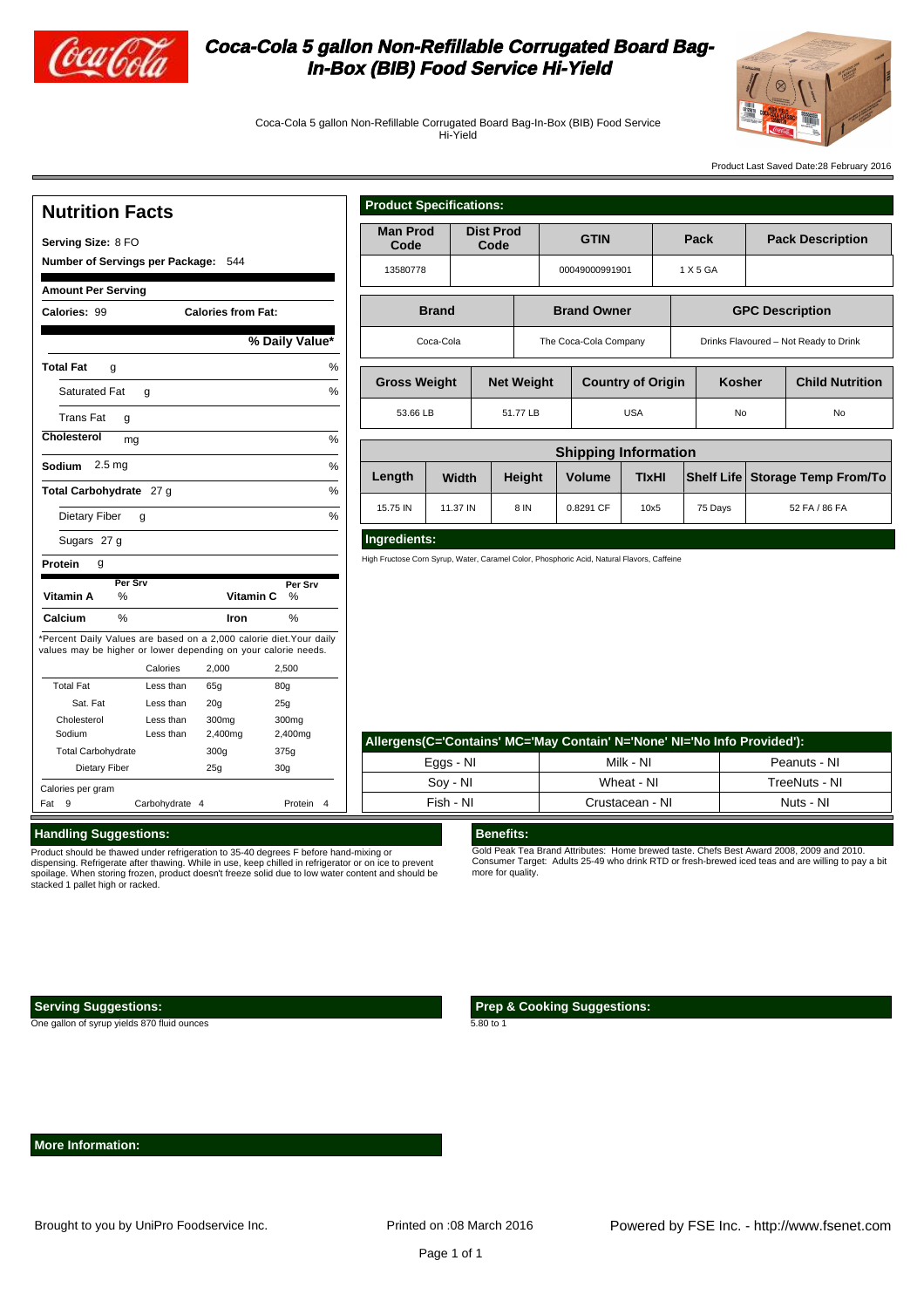

## **diet Coke 5 gallon (US) Non-Refillable Corrugated board other Bag in box Bag in a Box Cardboard**

diet Coke 5 gallon (US) Non-Refillable Corrugated board other Bag in box Bag in a Box Cardboard Food Service Hi-Yield



Product Last Saved Date:10 March 2017

#### **Nutrition Facts Serving Size:** 8 OZA **Number of Servings per Package:** 152 **Amount Per Serving Calories: Calories from Fat:** .6 0 **Total Fat** 0 g Saturated Fat Trans Fat **Cholesterol** 0 mg % **Sodium** 9 mg % **Total Carbohydrate** .1 g Dietary Fiber Sugars 0 g **Protein** 1 g  $%$  Dail **Vitamin A Vitamin C** % % **Calcium Iron** \*Percent Daily Values are based on a 2,000 calorie diet.Your daily values may be higher or lower depending on your calorie Calories 2,000 2,5 Total Fat Sat. Fat Cholesterol Sodium Total Carbohydrate Dietary Fiber Less than 65g 80g Less than 20g Less than 300mg Less than 2,400mg Calories per gram Fat 9 Carbohydrate 4 **1988** Protei 4  $g \sim$  % g  $g \sim$  % Iron 300g 25g  $25<sub>g</sub>$  $30$ 2.4 375g 30g **Per Srv Per Srv**

| <b>Product Specifications:</b> |  |
|--------------------------------|--|
|                                |  |
|                                |  |

 $\mathbf{L}$ 

| Code                                                                                    |                       | <b>Dist Prod</b><br>Code |                          | <b>GTIN</b>                 |                         |               | Pack       |                                                             | <b>Pack Description</b>                                                                                                                            |  |
|-----------------------------------------------------------------------------------------|-----------------------|--------------------------|--------------------------|-----------------------------|-------------------------|---------------|------------|-------------------------------------------------------------|----------------------------------------------------------------------------------------------------------------------------------------------------|--|
| 13590780                                                                                |                       |                          |                          | 00049000991949              |                         | 1 X 5 GLL     |            |                                                             |                                                                                                                                                    |  |
| <b>Brand</b>                                                                            |                       |                          |                          | <b>Brand Owner</b>          |                         |               |            | <b>GPC Description</b><br>Drinks Flavoured - Ready to Drink |                                                                                                                                                    |  |
| Coca-Cola light/diet Coke                                                               |                       |                          |                          | The Coca-Cola Company       |                         |               |            |                                                             |                                                                                                                                                    |  |
| <b>Gross Weight</b>                                                                     |                       | <b>Net Weight</b>        | <b>Country of Origin</b> |                             |                         | <b>Kosher</b> |            | <b>Child Nutrition</b>                                      |                                                                                                                                                    |  |
| 44.01 LBR                                                                               |                       | 42.12 LBR                | <b>USA</b>               |                             |                         | No            |            |                                                             |                                                                                                                                                    |  |
|                                                                                         |                       |                          |                          | <b>Shipping Information</b> |                         |               |            |                                                             |                                                                                                                                                    |  |
| Length                                                                                  | Width                 |                          | Height                   | <b>Volume</b>               | <b>TixHI</b>            |               | Shelf Life |                                                             | <b>Storage Temp From/To</b>                                                                                                                        |  |
| 15.31 INH                                                                               | 11.5 INH              |                          | 8.06 INH                 | 0.82123 FTQ                 | 10x5                    |               | 75 Days    |                                                             | 52 FAH / 86 FAH                                                                                                                                    |  |
| Dimethylpolysiloxane                                                                    |                       |                          |                          |                             |                         |               |            |                                                             | Water, Caramel Color, Phosphoric Acid, Sodium Saccharin, Natural Flavors, Citric Acid, Potassium Citrate, Potassium Benzoate, Caffeine, Aspartame, |  |
| 50='Derived From Ingredients' 60='Not Derived From Ingredients' NI='No Info Provided'): | Eggs - NI<br>Soy - NI |                          |                          |                             | Milk - NI<br>Wheat - NI |               |            |                                                             | Allergens(C='Contains' MC='May Contain' N='Free From' UN='Undeclared' 30='Free From Not Tested'<br>Peanuts - NI<br>TreeNuts - NI                   |  |

## **Handling Suggestions:**

Store product in a cool, dry place off of the floor. Protect from

### **Serving Suggestions:**

One gallon of syrup yields 1216 fluid ounces

want throughout the day

 **More Information:**

 **Prep & Cooking Suggestions:**

8.50 to 1